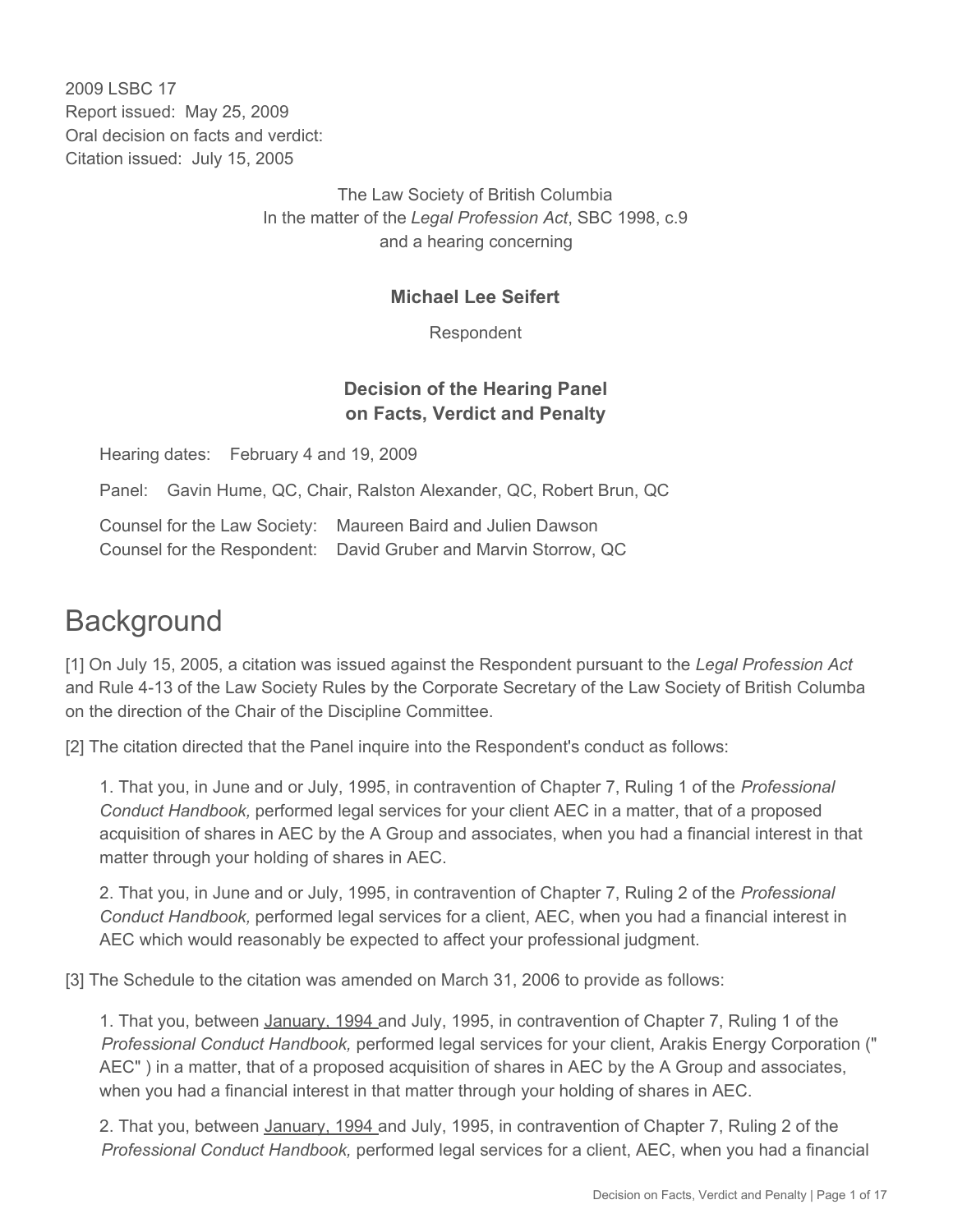interest in AEC which would reasonably be expected to affect your professional judgment.

[4] The requirements for service of the citation upon the Respondent, pursuant to Rule 4-15 of the Law Society Rules, were admitted by counsel for the Respondent.

[5] A Statement of Agreed Facts (" SAF" ) was filed as Exhibit 2 in these proceedings. The Panel was advised that the SAF was the result of a collaborative effort between counsel for the Law Society and counsel for the Respondent. The SAF included an admission of professional misconduct by the Respondent on the basis of the facts and matters described in the SAF.

[6] The Law Society provided written and oral analysis whereby it sought to demonstrate that the facts set out in the SAF were sufficient to support a finding by the Panel that the Respondent had professionally misconducted himself. Counsel for the Respondent confirmed the admission by the Respondent of the facts and confirmed that the Respondent acknowledged that the facts set out in the SAF demonstrated a serious conflict of interest on the part of the Respondent. Counsel confirmed that the Respondent was sincerely regretful for the misconduct and that the Respondent supports the submissions of the Law Society.

[7] The material facts set out in the SAF are reproduced here:

## **Mr. Seifert**

1. On May 10, 1978, the Respondent was called to the Bar of British Columbia. He has been a member of the Law Society of British Columbia (" Law Society" ) since that time.

2. The Respondent is a partner of Maitland & Company, a law firm in Vancouver, British Columbia.

3. The Respondent has practised securities law in British Columbia for more than 22 years. He has extensive experience advising private and public companies domestically and internationally in various transactions, including public offerings, stock exchange listings, mergers and acquisitions, reverse takeovers, and other corporate combinations of public and private companies.

# **Maitland & Company's Retainer for AEC**

4. Maitland & Company, including the Respondent, was among the legal counsel to AEC from January 1992 to December 1995. AEC also had counsel in Alberta and New York.

5. Lawyers at Maitland & Company, including the Respondent personally, performed various legal services for AEC, including advising on its reporting and filing obligations under the *Securities Act* as a reporting issuer in British Columbia.

6. In 1994 and 1995, the Respondent, through his ownership of shares as described herein, had a direct and indirect financial interest in AEC.

7. In April, 1994, in connection with the acquisition by AEC of State Petroleum Corporation, AEC issued Anthem International Incorporated (one of the shareholders of State Petroleum Corporation) one million shares of AEC (the " Anthem Issuance" ). AEC did not publicly disclose that among the reasons for the Anthem Issuance was the fact that certain European financiers would endeavour to secure financing for AEC (the " Undisclosed Fact" ). The potential financing did not ultimately materialize.

8. The Respondent was aware of this potential financing and did not advise AEC to disclose it to the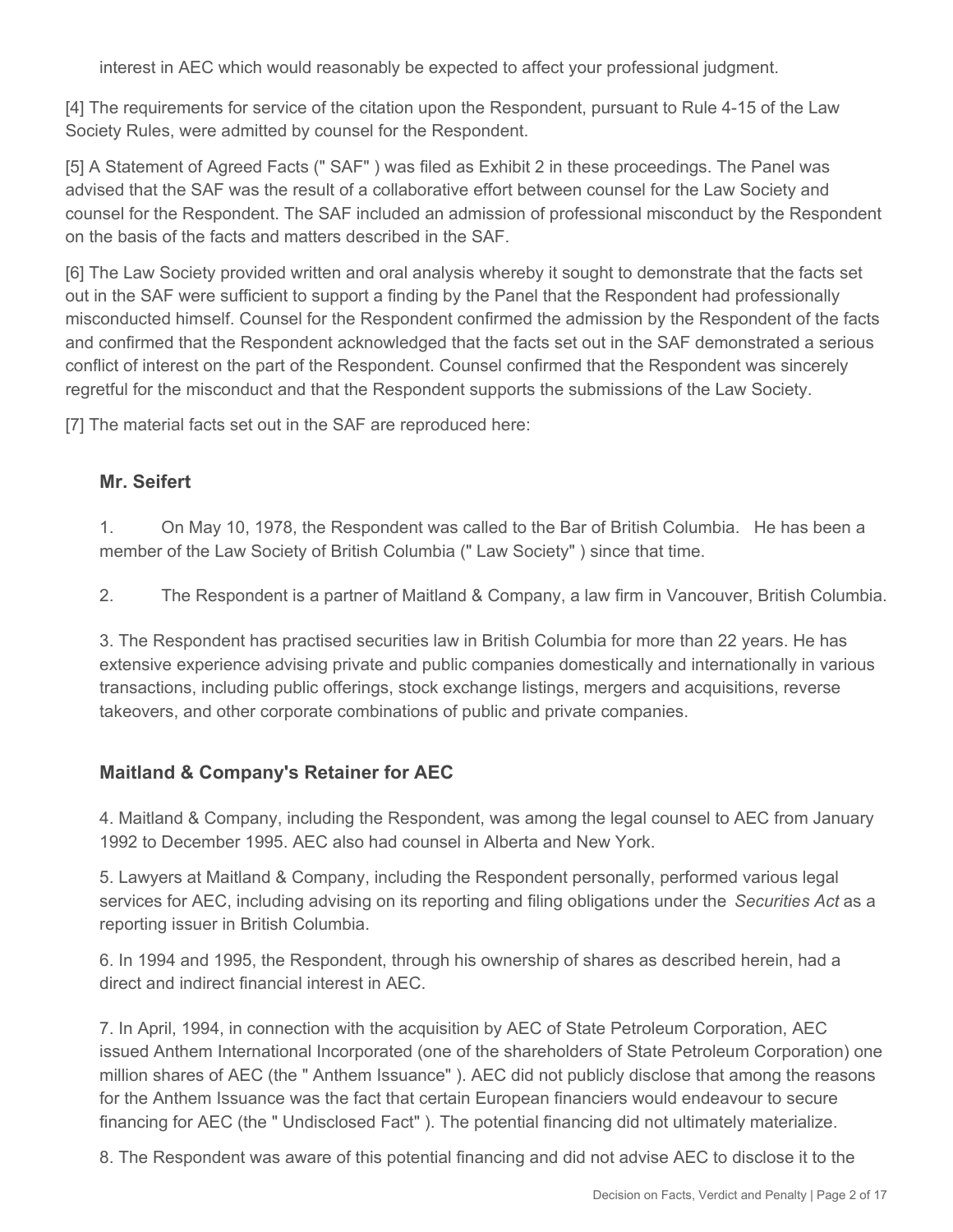public.

9. The Respondent's direct and indirect interests in AEC had the potential to affect his professional judgment.

10. AEC, including its successor, has never complained to the Law Society, to Maitland & Company or otherwise, regarding the legal services that it received from Maitland & Company.

# **Direct and Indirect Interest in AEC of the Respondent and his Family**

11. Between April 18, 1995 and July 25, 1995, the Respondent, through two personal accounts that he maintained at Pacific International Securities, sold, in 12 trades, 34,979 shares of AEC for proceeds, net of commissions, of \$331,259.60 and USD\$366,319.63. These trades occurred one year after the Respondent became aware of the undisclosed potential financing.

12. The Respondent was the settlor of the Michael L. Seifert Declaration of Trust (" Seifert Trust" ) established at Integro Trust (Jersey) Ltd. (" Integro" ).

13. The Seifert Trust was validly established in accordance with the law of Jersey, Channel Islands, United Kingdom.

14. The beneficiaries of the Seifert Trust were relatives of the Respondent.

15. The Trustee of the Seifert Trust was RYCO Trust Limited, situated in St. Helier, Jersey, Channel Islands, United Kingdom (" Trustee" ).

16. On August 9, 1990, Insco Holdings Limited (" Insco" ) was incorporated in the British Virgin Islands. Legal title to the shares of Insco vested in the Trustee.

17. At all material times, the assets of the Seifert Trust, including the shares of Insco, vested in the Trustee.

18. The Respondent, as well as others, gave advice to the Trustee, from time to time, with respect to the Seifert Trust and Insco's trading activities.

19. Insco, on the Respondent's advice to the Trustee, made the following trades:

(a) on January 25, 1994, two months prior to the Respondent becoming aware of the potential financing, sold 3,000 AEC shares;

(b) on July 27 and 28, 1994, approximately four months after the Respondent became aware of the potential financing, sold 10,000 AEC shares;

(c) approximately five months after the Respondent become aware of the potential financing, purchased, in two trades, on August 25 and 29, 1994, 26,500 AEC shares, at a total cost of \$163,000; and

(d) between February 10 and 24, 1995, ten months after the Respondent became aware of the potential financing, sold 26,500 AEC shares,

for proceeds, net of commission, of \$295,066.43.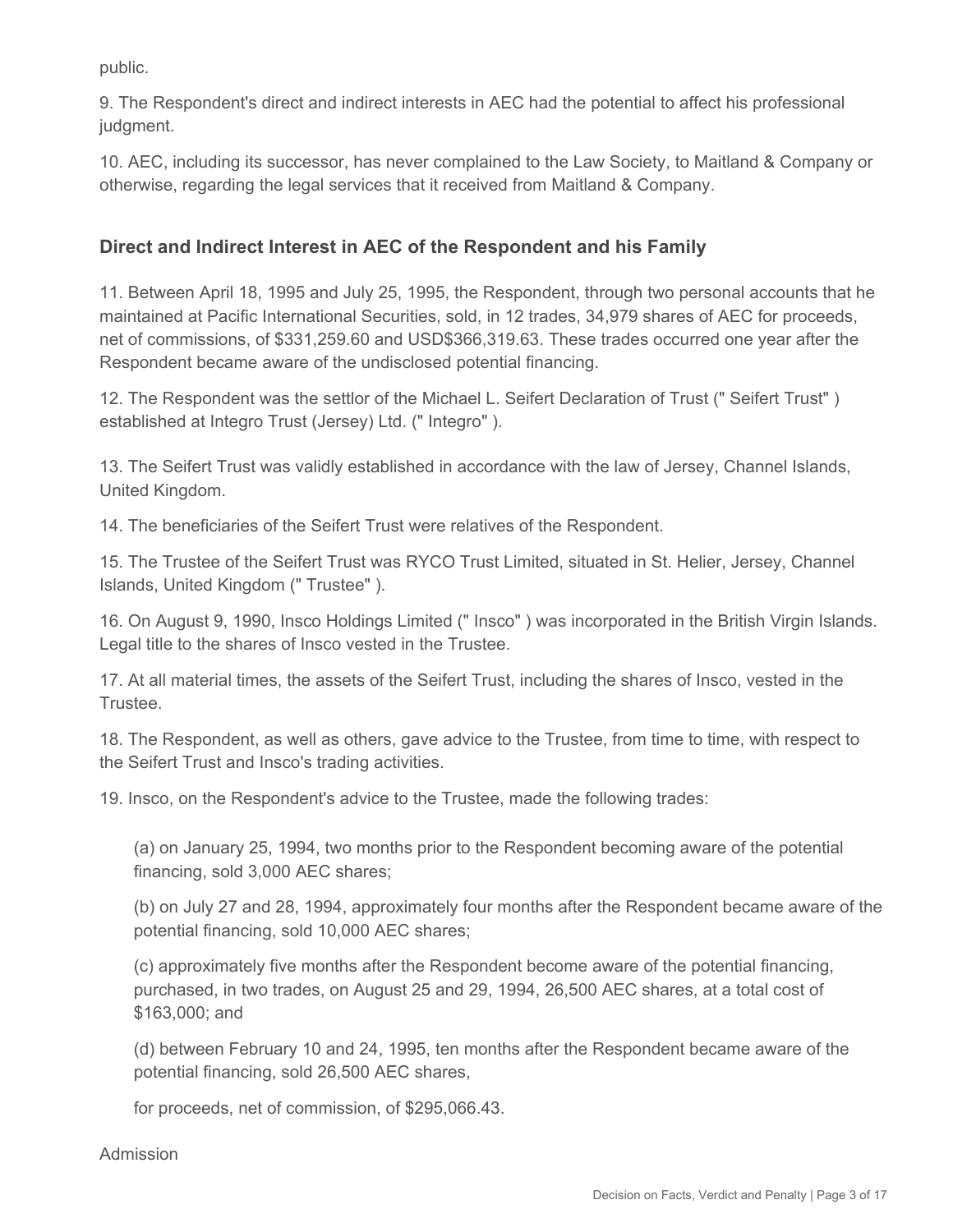20. The Respondent admits that he performed legal services for AEC at a time when he and his relatives had direct or indirect financial interests in AEC that would reasonably be expected to have affected his professional judgment, contrary to Chapter 7, Rule 1 of the *Professional Conduct Handbook.*

21. The Respondent admits that his breach of Chapter 7, Rule 1 of the *Professional Conduct Handbook,* as described above, constitutes professional misconduct.

# **Law Society**

22. This matter came to the attention of the Law Society by way of a self-report from the Respondent on December 17, 1999, advising that he had entered into an Agreed Statement of Facts and Undertaking with the British Columbia Securities Commission (" BCSC" ). A copy of this Agreed Statement of Facts and Undertaking is attached as Schedule A. The trading to which the Respondent admitted was selling in the face of the undisclosed potential financing referred to in paragraph 7 above, beginning four months after it arose in April, 1994.

23. In subsequent litigation between BCSC and the Respondent, the Respondent repudiated the admission that the potential financing was material and alleged that this admission had been extracted from him in bad faith. BCSC defended the materiality of the potential financing and denied that the agreement had been obtained as a result of any bad faith. Pursuant to an agreement between the parties, the litigation was determined against the Respondent on other grounds, and the questions of whether the potential financing was material and whether the admission was extracted in bad faith were never determined by the Court.

- 24. On July 15, 2005, the Respondent was cited by the Law Society.
- 25. On March 31, 2006, the citation was amended by the Law Society.

26. On October 15, 2008, after the Respondent satisfied the judgment, the Executive Director of BCSC issued a Variation Order permitting the Respondent to trade in securities on certain conditions, following a finding that it would not be prejudicial to the public interest for him to be able to do so.

# **Issue and Analysis**

[8] Section 38(4) of the *Legal Profession Act* states:

- (4) After a hearing, a panel must do one of the following:
	- (a) dismiss the citation;
	- (b) determine that the respondent has committed one or more of the following:
		- (i) professional misconduct;
		- (ii) conduct unbecoming a lawyer;
		- (iii) a breach of this Act or the rules;
		- (iv) incompetent performance of duties undertaken in the capacity of a lawyer;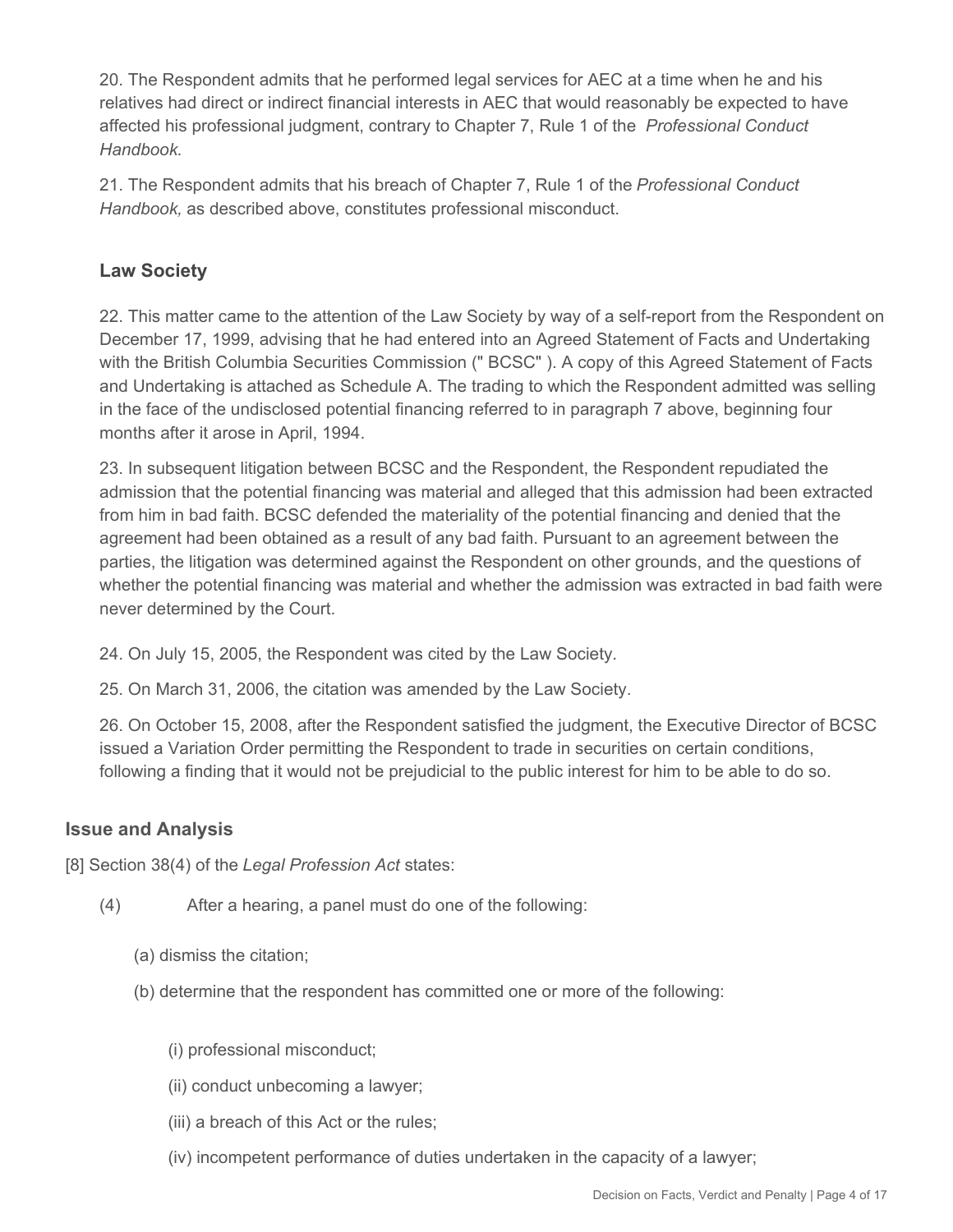(v) if the respondent is not a member, conduct that would, if the respondent were a member, constitute professional misconduct, conduct unbecoming a lawyer, or a breach of this Act or the rules;

(c) make any other disposition of the citation that it considers proper.

[9] It is for us to decide whether the facts as established support a finding of professional misconduct as set out in s. 38(4)(b)(i).

[10] We begin with a consideration of the requirements of the burden of proof that rests upon the Law Society in matters such as those before this Panel. For many years it has been determined that the burden of proof in discipline matters was based upon a sliding scale where the burden of proof was more onerous in those circumstances where the consequences of an adverse finding against a Respondent were more serious. For example, a finding of misappropriation of trust funds would require a more demanding burden of proof than would a finding that a lawyer had failed to respond to a communication from the Law Society. The consequences of a finding of misappropriation could be disbarment while a failure to respond to the Law Society would likely lead to a reprimand or a fine.

[11] However, the ground rules regarding the burden of proof have changed recently with the publication of the decision by the Supreme Court of Canada in the recent decision of *F.H. v. McDougall*, 2008 SCC 53, 297 DLR (4th) 193. This was a civil case involving a plaintiff seeking damages for sexual and other physical abuse suffered in a residential school. The discussion in the lower courts considered the extent to which a sliding scale existed whereby proof on the balance of probabilities shifted in the civil standard where the allegations against the defendant are particularly grave.

[12] In the F.H. decision, the Supreme Court of Canada considered the same argument where the negative consequences to the reputation of an unsuccessful defendant in a sexual abuse case were significant and durable. Writing for the Court, Rothstein, J. noted as follows:

[40] ... I think it is time to say, once and for all in Canada, that there is only one civil standard of proof at common law and that is proof on a balance of probabilities. Of course, context is all important and a judge should not be unmindful, where appropriate, of inherent probabilities or improbabilities or the seriousness of the allegations or consequences. However, these considerations do not change the standard of proof. ...

[46] ... [E]vidence must always be sufficiently clear, convincing and cogent to satisfy the balance of probabilities test. But again, there is no objective standard to measure sufficiency....

[49] In the result, I would reaffirm that in civil cases there is only one standard of proof and that is proof on a balance of probabilities. In all civil cases, the trial judge must scrutinize the relevant evidence with care to determine whether it is more likely than not that an alleged event occurred.

[13] It follows, therefore, that the burden of proof throughout these proceedings rests on the Law Society to prove, with evidence that is clear, convincing and cogent, the facts necessary to support a finding of professional misconduct or incompetence on a balance of probabilities. In considering its findings in this matter, the Panel has applied that test.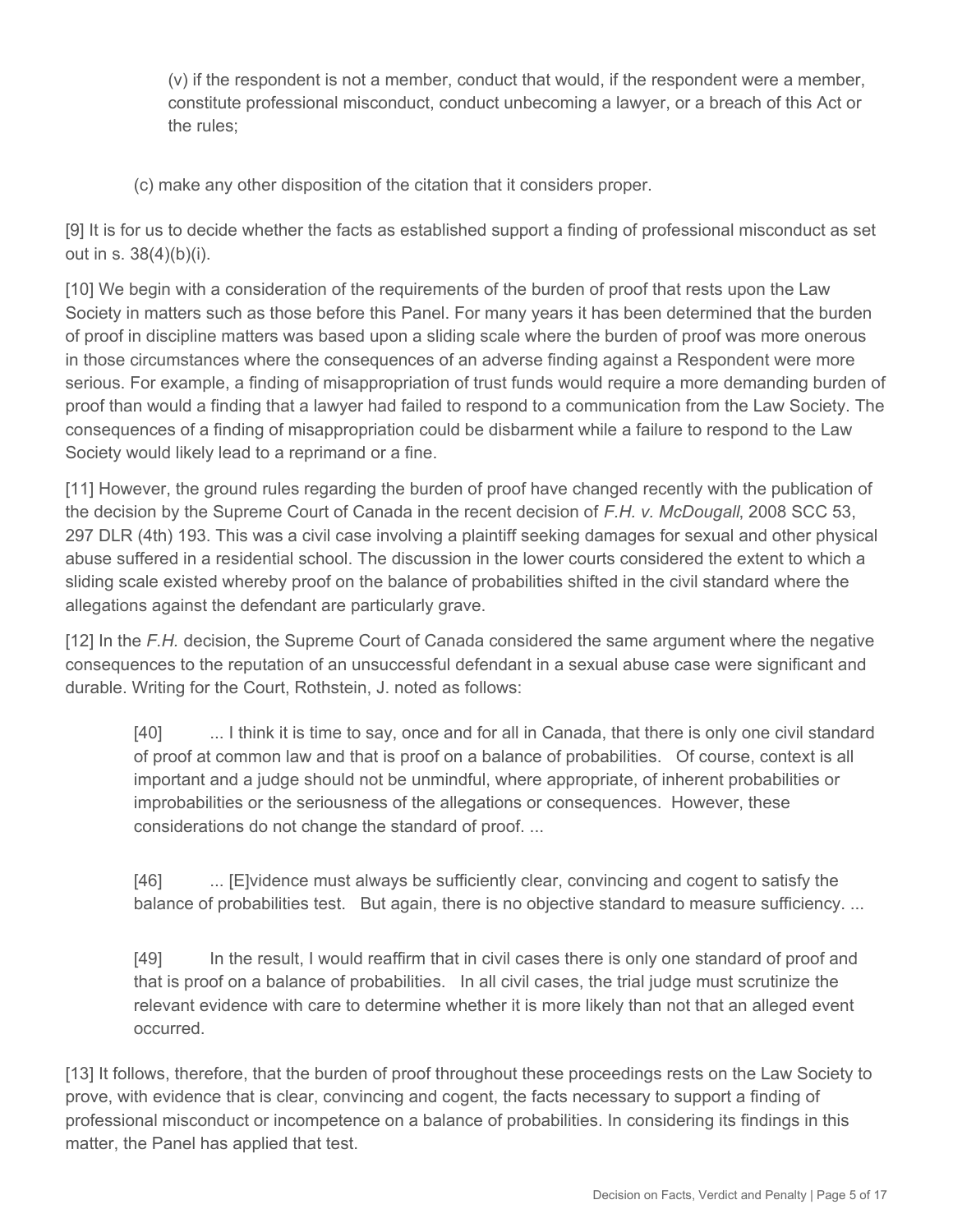[14] We next consider what it is that constitutes professional misconduct, as that expression is found at s. 34(4)(b) of the *Legal Profession Act*, SBC 1998, c.9. The jurisprudence on this question has been clear and unequivocal for some time. In *Stevens v. Law Society (Upper Canada),* (1979), 55 OR (2d) 405 (Div. Ct.), Mr. Justice Cory stated that:

What constitutes professional misconduct by a lawyer can and should be determined by the discipline committee. Its function in determining what may in each particular circumstance constitute professional misconduct ought not to be unduly restricted. No one but a fellow member of the profession can be more keenly aware of the problems and frustrations that confront a practitioner. The discipline committee is certainly in the best position to determine when a solicitor's conduct has crossed the permissible bounds and deteriorated to professional misconduct. Probably no one could approach a complaint against a lawyer with more understanding than a group composed primarily of members of his profession.

[15] As a result of the decision of the Benchers on their review of the hearing panel's decision in the *Hops* case (reported as *Law Society of BC v. Hops,* [1999] LSBC 29), it is no longer necessary for the impugned behaviour to be " disgraceful" or " dishonourable" in order to support a finding of professional misconduct.

[16] More recent decisions of the Benchers (*Law Society of BC v. Martin*, 2005 LSBC 16, *Law Society of BC v. Lyons*, 2008 LSBC 09) have established that the test for professional misconduct is:

Whether the facts, as made out, disclose a marked departure from that conduct the Law Society expects of its members; if so, it is professional misconduct.

[17] In our consideration of this matter we have applied that test.

[18] Lawyers play an important role in the securities markets. Among other duties that they perform in this milieu, they are expected to advise issuers of securities of the safeguards for the public that are contained in legislation such as the *Securities Act.* It has been clearly demonstrated that, to a significant extent, the effective implementation of these public safeguards depends to a considerable degree upon legal counsel.

[19] In circumstances where the personal financial interests of a lawyer could reasonably be expected to affect his or her professional judgment in providing advice to publicly traded companies, the risk of harm to the investing public is raised.

[20] The *Professional Conduct Handbook* (the " *Handbook*" ) specifically addresses this issue. The Benchers, who retain ultimate legislative control over the content of the *Handbook*, have determined that lawyers must not act in circumstances where a personal financial interest in the subject matter of the retainer may reasonably be expected to affect their professional judgment. While the prohibition is properly one of general application, it is likely that it is confronted more regularly by lawyers practising in the securities field.

[21] The Law Society does not want lawyers who are shareholders of the companies that they represent to be unclear about their roles and responsibilities as counsel. If a lawyer's financial interest in a client would reasonably be expected to affect his or her professional judgment, then it must be expected that the lawyer will withdraw as counsel.

[22] In this case, the Respondent did not do so. Rather, he continued to act at a time when his direct or indirect financial interest in AEC would reasonably be expected to have affected his professional judgment. In particular, he did not advise AEC to disclose the Undisclosed Fact. Moreover, he traded his shares in AEC knowing that the Undisclosed Fact was not public.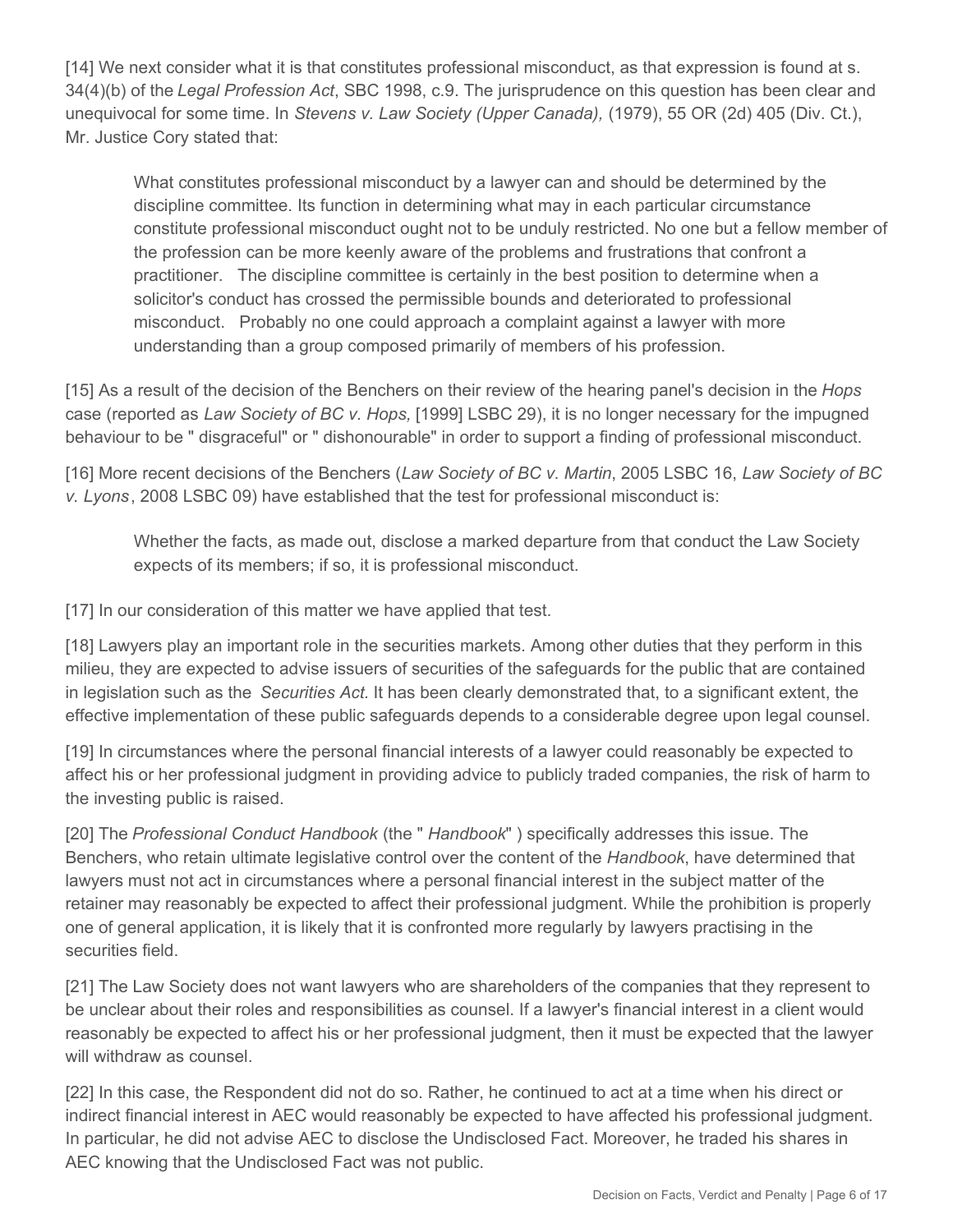[23] We have not been provided with evidence on the subject of whether the behaviour of the Respondent in this matter caused harm to the public. We have concluded that it is not necessary for there to be proof of harm to the public to support a finding that the rule has been breached or that the Respondent has professionally misconducted himself. Rather, what is at issue in respect of the Rule breach is simply whether the Respondent performed legal services for AEC when his financial interests would reasonably be expected to affect his professional judgment.

[24] We are satisfied that the Respondent did perform legal services for AEC in circumstances where his personal financial interest in the subject matter would reasonably be expected to affect his professional judgment. Does this behaviour constitute professional misconduct?

[25] We think that it does. A lawyer is often the last independent person standing between the investing public and the entrepreneurial promoters of publicly traded stocks. In these circumstances the public is entitled to nothing less than the utterly impartial review that independent oversight by a lawyer provides. The public trust requires that misconduct of this nature be treated with a severity that respects the importance that we feel is attendant upon the role played by the legal profession in this market place.

[26] We have determined that this conduct represents a marked departure from the conduct that the Law Society expects of its members. Accordingly, and to provide an appropriate condemnation of this behavior, we must find that the conduct constitutes the most serious of the options described in s. 38(4), namely, professional misconduct.

# **Decision on Verdict**

[27] We accept the admission of the Respondent and determine that he has committed professional misconduct, pursuant to Section 38(4)(b)(i) of the *Legal Profession Act*.

#### **Hearing on Penalty**

[28] At the conclusion of the hearing on Facts and Verdict, the Panel gave oral reasons for its finding that the Respondent had committed professional misconduct in respect of the events described in the citation issued on July 15, 2005. We noted that the SAF included an admission of professional misconduct by the Respondent.

[29] The Panel convened on February 19, 2009 to hear submissions from the parties on the question of penalty. By an unusual arrangement, the parties made a joint submission as to the appropriate penalty in the circumstances. The Law Society confirmed that the joint submission was not binding on the Panel but that it was the result of collaboration among respective counsel and represented the parties' best view of an appropriate penalty in all of the circumstances.

[30] The suggested penalty in the joint submission was a suspension of the Respondent's entitlement to practise law for a period of two months and an order that the Respondent pay costs to the Law Society in the amount of \$25,000. It is for the Panel to determine if the penalty proposed is the correct penalty for this finding of professional misconduct.

# **Discussion**

[31] The Respondent has admitted, and we have determined that the Respondent's and the Respondent's relatives' financial interests in AEC had the potential to affect his professional judgment. It is important for the public to appreciate that the Law Society understands the significant role played by lawyers in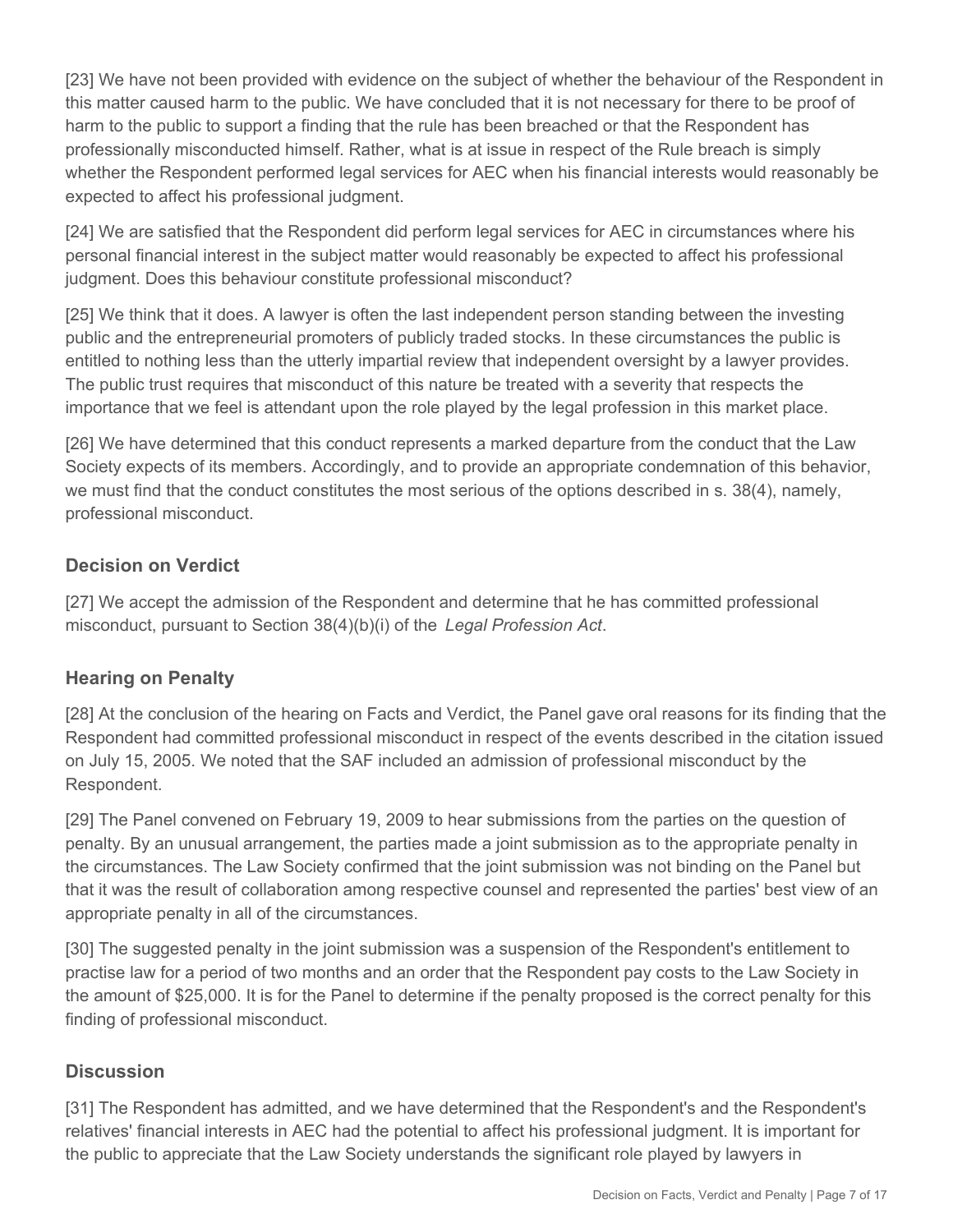safeguarding the integrity of world capital markets.

[32] The integrity of capital markets has recently been the subject of intense scrutiny as the result of some highly publicized financial scandals that resulted from malfeasance at the highest management level in the corporations. The role of the legal profession in advising clients with respect to their obligations under the relevant securities legislation cannot be overstated. In the particular circumstances of this case, BCSC found, inter alia, that there was a failure by the Respondent's client, to the Respondent's knowledge, to disclose material facts as required under the relevant legislation. In addition, the Respondent did not advise the client to make that disclosure. At the same time, the Respondent, directly or indirectly, traded in the same client's shares, again in breach of the relevant securities legislation.

[33] It is not the responsibility of the Law Society to regulate securities trading in British Columbia. The Legislature has assigned that responsibility to BCSC. However, the Law Society is responsible for the conduct of its members when they represent clients in whatever setting. In this case, the Respondent acted for a client and had a direct or indirect financial interest in the client. The Panel also found that that interest would reasonably be expected to affect the Respondent's professional judgment. This fell short of the standard that is expected of members of the legal profession in matters such as this.

[34] It is important for the Panel to clearly confirm, with the penalty to be imposed for this misconduct, that misbehaviour of this nature by lawyers in positions of responsibility will not be tolerated by the Law Society.

[35] Penalty decisions in Law Society discipline hearings have recently been guided by a series of considerations that were first described by a panel in *Law Society of BC v. Ogilvie*, [1999] LSBC 17. In that decision, a panel set out a series of considerations as guidelines to assist subsequent panels in considering what penalties are appropriate for professional misconduct. We will detail the considerations outlined in *Ogilvie* and comment on their impact on our decision in this case. The " *Ogilvie*" headings are shown in italics.

# *The nature and gravity of the conduct proven*

[36] The conduct that has been proven in this case is professional misconduct. That is the most serious of the findings of misbehaviour that are available to a hearing panel under Section 38(4) of the *Legal Profession Act*.

[37] The misconduct is of particular significance because of the important role that the legal profession plays in protecting the integrity of the capital markets described above. As was noted by the Ontario Supreme Court in *CC& L Dedicated Enterprise Fund (Trustee of) v. Fisherman*, [2001] OJ No. 4622 at para. 78:

The several safeguards seen in securities legislation are grounded in important public policies designed to protect the interests of the investing public and, thereby, to enhance the mobility and formation of capital in a free market for the ultimate economic and social well-being of society. Effective implementation of these safeguards depends to a considerable degree upon the legal counsel who serves in an advisory capacity to the issuers of securities.

[38] A second important role played by counsel in the securities field is ensuring that their clients comply with the required standard of disclosure. The American decision of *FDIC v. O'Melveny and Meyers*, 969 F 2d 744 (1992, USCA**)** at 749 provided the following insight:

The second problem with O'Melveny's approach is its sharp differentiation between a " duty to investors," which it concedes, and a " duty to the client," which it denies. Given a broad duty to protect the client, this distinction is a false one. Part and parcel of effectively protecting a client,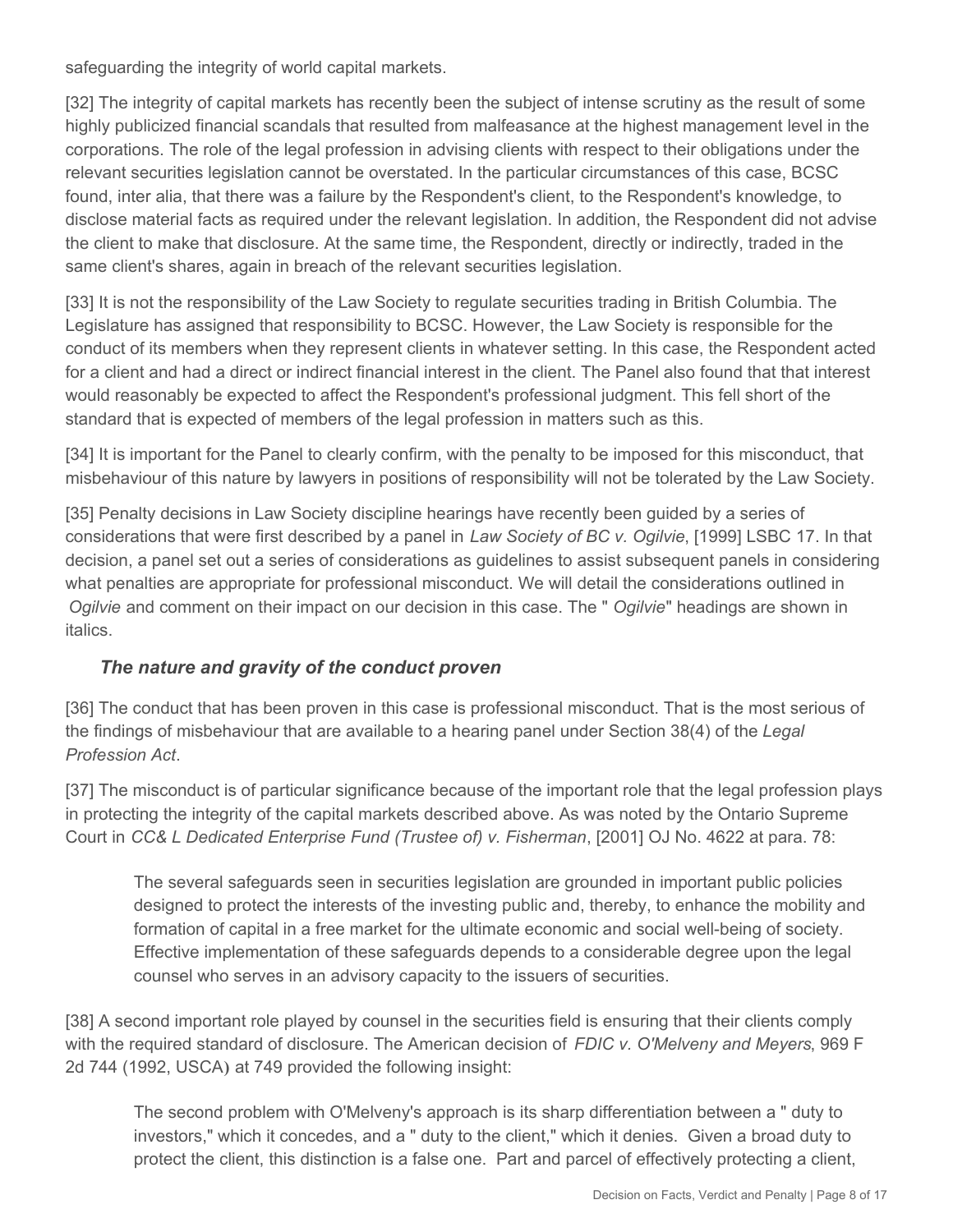and thus discharging the attorney's duty of care, is to protect the client from the liability which may flow from promulgating a false or misleading offering to investors. An important duty of securities counsel is to make a " reasonable, independent investigation to detect and correct false or misleading materials." (citation omitted) This is what is meant by a due diligence investigation. (citation omitted) The Firm had a duty to guide the thrift as to its obligations and to protect it against liability. In its high specialty field, O'Melveny owed a duty of care not only to the investors, but also to its client, ADSB.

[39] The Panel concluded that the conduct of the Respondent in this matter, by allowing himself to be in a conflict of interest position, would reasonably be expected to affect his personal judgment in providing the appropriate advice to his client, the issuer of the security.

# *Age and experience*

[40] The Respondent was called to the Bar in 1978 and started practising securities law full-time in 1986. At the time of these events, the Respondent was well experienced in the field of securities law and was familiar with the provisions of the *Securities Act*, including the disclosure requirements. There can be no suggestion here that the Respondent is entitled to any leniency based on inexperience or lack of familiarity with the subject matter.

# *Character and discipline record*

[41] The Respondent has no prior disciplinary record with the Law Society. Counsel provided to the Panel an extensive binder of letters of recommendation in support of the Respondent. We found those letters of reference to be helpful in that they disclosed that the impugned behaviour on the part of the Respondent was an aberration and an unprecedented break from an otherwise unblemished professional conduct record.

# *The impact upon the victim*

[42] The Panel has no information as to the impact that the impugned conduct had upon any member of the public or the client. We do know that the client did not complain to the Law Society in respect of this matter. In the Agreed Statement of Facts and Undertaking entered into between the Respondent and BCSC, the parties agreed that the Respondent ought to have known that the transactions that gave rise to the material facts that were not disclosed, were contrary to public interest.

# *The advantage gained or to be gained by the respondent*

[43] It has been previously noted that the Respondent received a financial benefit from his trading in the shares of AEC. The extent to which this benefit was attributable to his failure to disclose the information was not demonstrated to the satisfaction of the Panel. It is likely that the financial benefit accruing to the Respondent was a factor in the aggressive response to this behaviour by BCSC.

# *The number of times the offending conduct occurred*

[44] We note in this respect that the offence was a continuing offence and that it carried on over a period of a year and a half. The Respondent could have stopped the offending conduct at any time by withdrawing as counsel. He did not do so.

# *Acknowledgement of the misconduct and other mitigating circumstances*

[45] The Respondent has acknowledged his misconduct by the admission of misconduct contained in the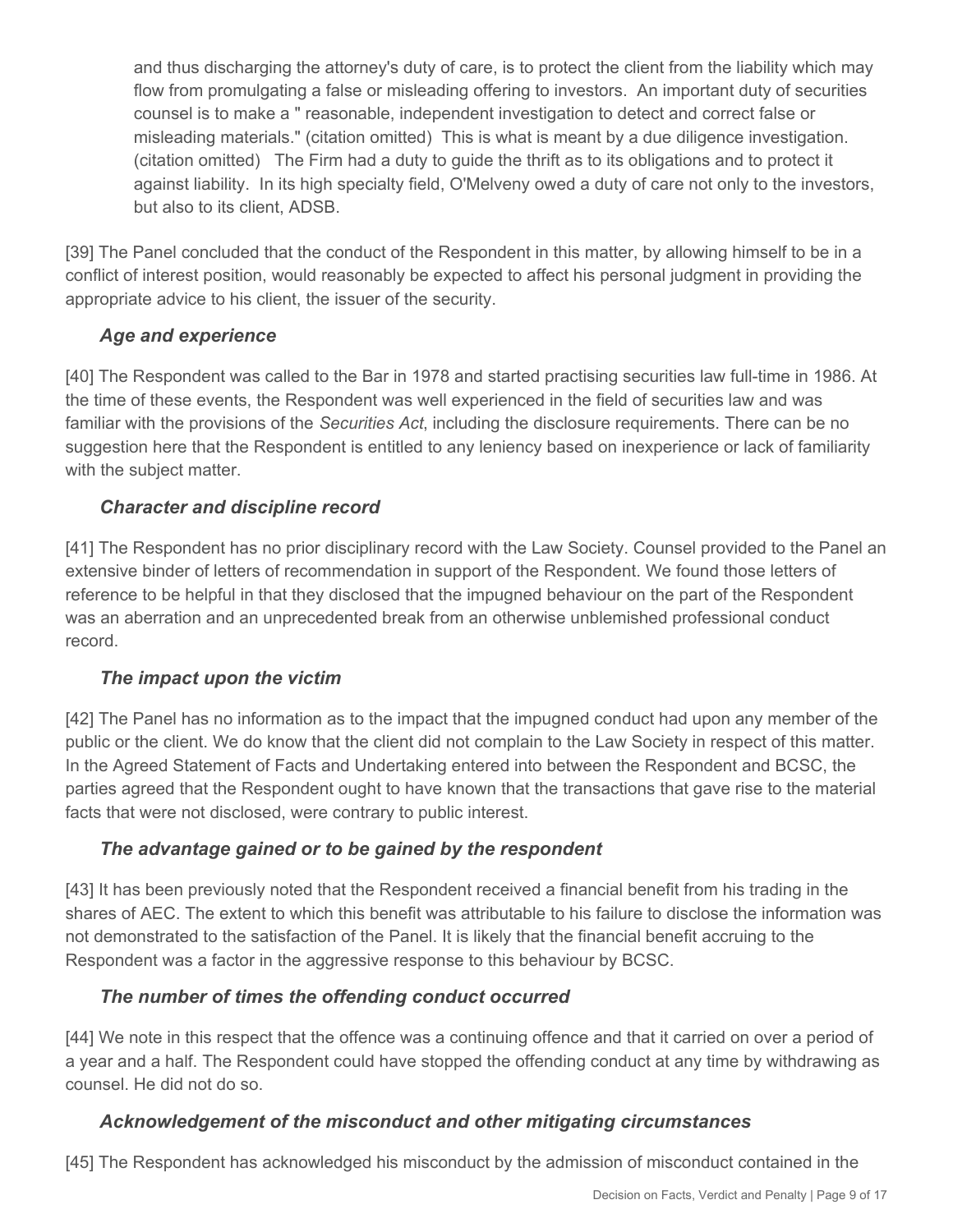SAF. The Respondent has agreed to serve a two month suspension and has agreed to pay costs to the Law Society in the amount of \$25,000. In addition, the admission of the Respondent and his cooperation with the Law Society in the later days of this matter has saved much cost and reduced the required energy to be devoted to the completion of this prosecution.

[46] It is to the Respondent's credit that he brought this matter to the attention of the Law Society by way of a " self-report" , although the benefit of that self-report is diluted by the fact that the circumstances disclosed to the Law Society would likely have come to their attention in any event due to the notoriety around the events before the British Columbia Securities Commission.

# *The possibility of remediation and rehabilitation*

[47] The Respondent has practised law in the Province of British Columbia since 1978, a period in excess of 30 years, without any other disciplinary proceedings being taken against him. In the result, it appears that there is no particular need for a remediating penalty. In addition, the Panel has observed, in part from reviewing the laudatory letters of reference, that the Respondent is not in need of rehabilitation in these circumstances.

# *The impact on the respondent of criminal or other sanctions or penalty*

[48] We note that, as a result of the hearing before BCSC, the Respondent was the subject of some aggressive penalty sanctions imposed by BCSC, including lengthy bans on his ability to trade in the market place and the payment of substantial financial penalties. It should also be noted that the trading bans imposed by BCSC were relaxed in 2008.

# *The impact of the proposed penalty on the respondent*

[49] There can be no doubt that a two month suspension of a lawyer's entitlement to practise will have a serious impact upon that practice. This is particularly true of lawyers working in the securities area where the engagements tend to be of a more lengthy duration and a suspension for two months will inevitably require a considerable reassignment of responsibilities by the Respondent.

[50] It will also be clear that the suspension will have financial consequences for the Respondent as he will be prohibited from generating fee income during the period of time of the suspension from practice. There is always a fine balance to be drawn between the impact on the Respondent of a suspension and the impact of that suspension on the Respondent's clients, who ought not to be victims of penalties imposed by the Law Society. We understand in the circumstances that the advance notice of an intended suspension together with the agreement of the Respondent to the time frame of the process will have a minimizing effect on the negative impact that a suspension would otherwise have on the clients.

# *The need for specific and general deterrence*

[51] We are of the opinion as a Panel that the primary focus of the deterrents in the circumstances of this hearing should be general deterrence rather than specific. In that regard we note that there is very little likelihood of any recurrence of this behaviour by the Respondent given the incredibly negative consequences that have followed him since the behaviour transpired. On the other hand, there is a need to send a clear message that this behaviour will result in serious consequences to an offending lawyer and, in our view, in order to communicate that message, something more than a fine is required. In these circumstances a period of suspension from practice is mandated, and we confirm that that is an appropriate consideration in terms of its general deterrent effect on other members of the profession who would consider this behaviour as part of a practice style.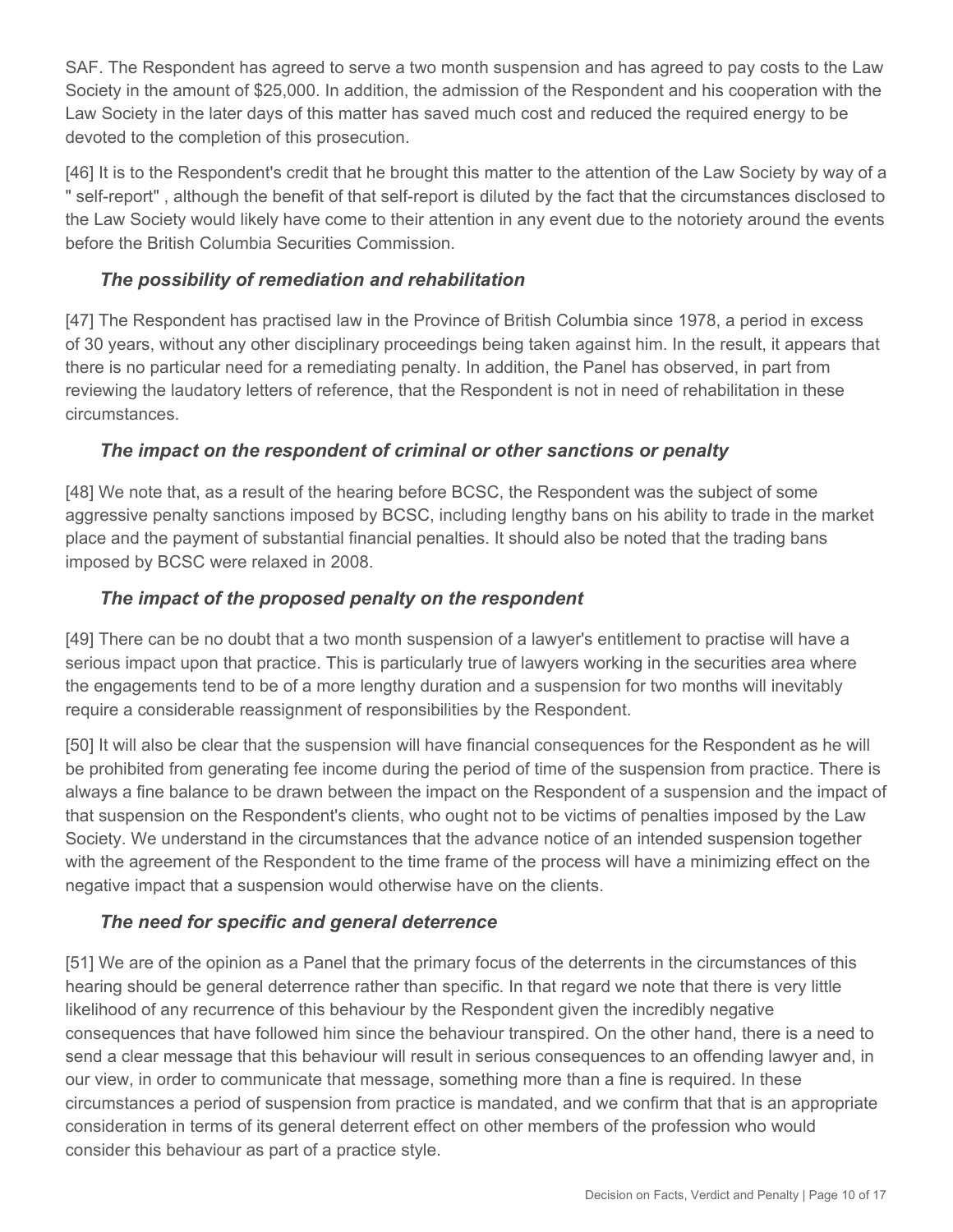# *The need to ensure the public's confidence in the integrity of the profession*

[52] As indicated earlier in these reasons, it is our view that it is necessary to send a strong message of condemnation of this behaviour so as to communicate to the public the fact that the Law Society treats these events seriously. It is, in our opinion, necessary for that message to be properly communicated that a period of suspension be served by the Respondent. Events such as these have been relatively infrequent in the experience of the Law Society, but the lack of frequency does not diminish the significance of individual events when they occur. For that reason the Law Society must provide an appropriate message of condemnation, and in our view, a suspension accomplishes that goal.

# *The range of penalties imposed in similar cases*

[53] There are a variety of authorities for the proposition that lawyers who act in conflict of interest ought to receive a suspension penalty for their behaviour. In *Law Society of BC v. Coglon*, 2006 LSBC 14, a case most factually similar to that before us, a panel found that a suspension of one month was appropriate for behaviour that the panel determined was not motivated by self-interest.

[54] In our view that penalty is not determinative in the circumstances of this case. The Respondent's misconduct appears to have been motivated, in part, by financial self-interest. In addition, we have determined that the conflict of interest endured over a period of some 18 months.

# **Conclusion and Decision on Penalty**

[55] In the result of all of the foregoing, the Panel finds that the penalty recommended by the joint submission of counsel is an appropriate penalty and accordingly order that the Respondent's entitlement to practise law be suspended for a period of two months commencing on June 1, 2009. We further order that the Respondent pay costs to the Law Society in the amount of \$25,000 within a period of 30 days from the date of the issuance of these reasons.

-- page break --

Schedule A

## IN THE MATTER OF THE SECURITIES ACT R.S.B.C. 1996, c. 418

AND

#### IN THE MATTER OF MICHAEL LEE SEIFERT

#### Agreed Statement of Facts and Undertaking

The following agreement has been reached between Michael Lee Seifert (" Seifert" ) and the Executive Director.

1. As the basis for the orders and undertakings referred to in paragraph 7 of this agreement, Seifert makes the following representations and admissions: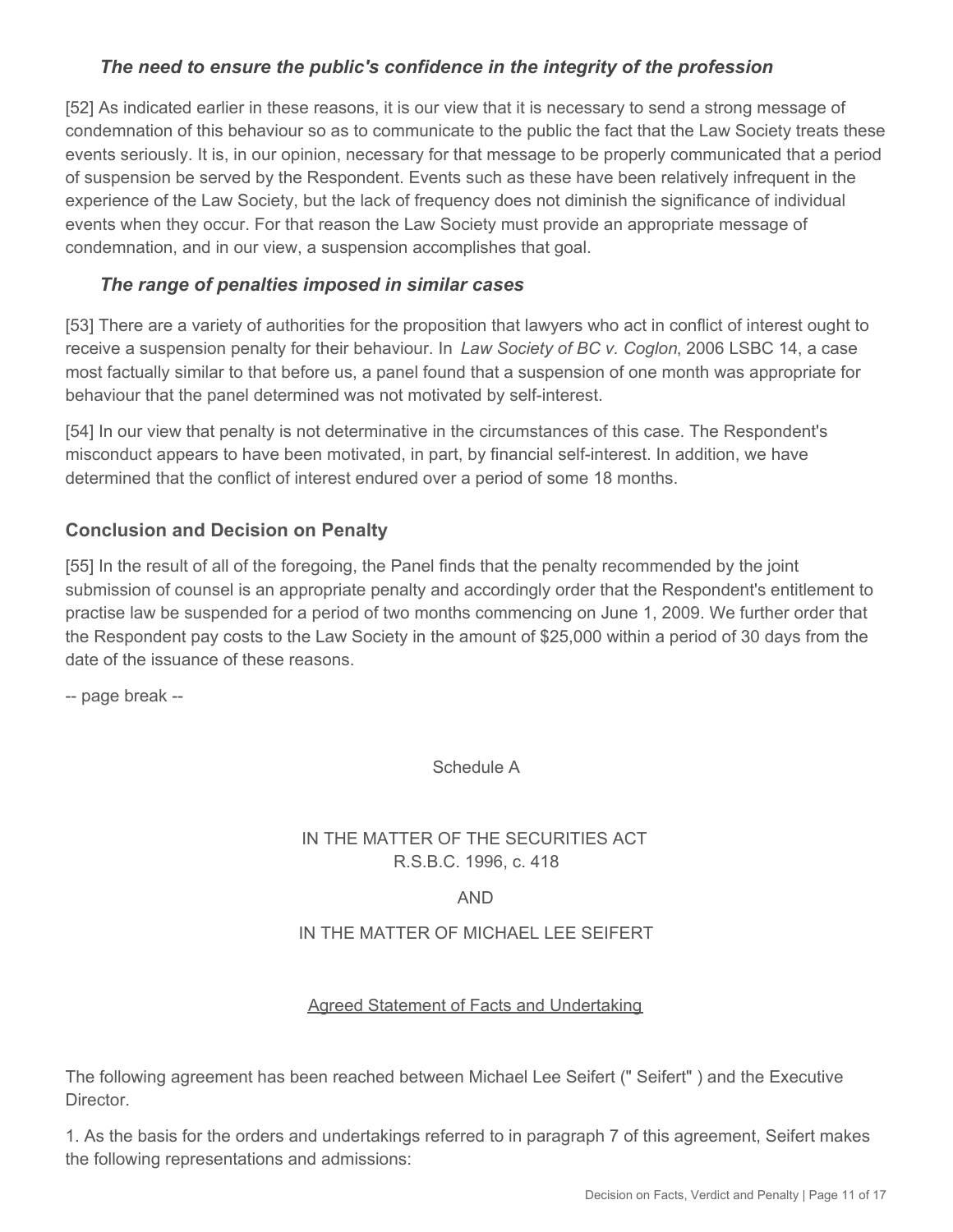1.1 At all material times, Seifert was a barrister and solicitor licensed to practice law in the Province of British Columbia;

1.2 From time to time, Seifert was an insider of reporting issuers in the Province of British Columbia, as follows:

1.2.1 Delgratia Mining Corporation (" Delgratia" ) (now Central Minera Corp.) ? a director and thereby an insider, from June 29, 1994 until September 25, 1995;

1.2.2 Consolidated Dencam Development Corporation (" Dencam" ) ? an officer and, thereby, an insider, from June 30, 1994 until September 13, 1995; and

1.2.3 Allied Strategies Inc. (" Allied" ) (now Sleeman Breweries Ltd.) ? a director and, thereby, an insider, from June 12, 1992 until April 26, 1994.

1.3 Seifert was legal counsel to, and, thereby, in a special relationship with, Arakis Energy Corporation (" Arakis" ) from January, 1992 until December 1995;

1.4 State Petroleum Corporation (" State" ) was a non-reporting issuer incorporated under the *Company Act*, R.S.B.C. 1996, c. 62 (the " Company Act" );

1.5 Anthem International Incorporated (" Anthem" ) is a company incorporated in the British Virgin Islands (" BVI" );

#### **2. The Trust**

2.1 During 1989 and following, RYCO Trust Limited and related companies (collectively, " RYCO" ) provided trust investment and related services from offices located in St. Helier, Jersey, Channel Islands, United Kingdom;

2.2 In or about September 1989, a trust was established named the Michael L. Seifert Trust (the " Trust" ), of which RYCO was the trustee;

2.3 On August 9, 1990, Insco Holdings Limited (" Insco" ) was incorporated in the BVI. Legal title to the shares of Insco thereafter was vested in RYCO as trustee of the Trust;

2.4 On or about January 14, 1994, RYCO was sold to Integro Trust Holdings (Jersey) Limited;

2.5 Hereinafter, unless otherwise specified, RYCO/Integro will be used to refer to the activities of the RYCO Group and Integro Trust (and associated companies) in relation to Seifert, the Trust or Insco as appropriate;

2.6 During September 1989 to September 1995, Seifert, from time to time gave instruction or direction to RYCO/Integro respecting the trading activities of Insco. From September 1989 to September 1995, Seifert had control or direction over the shares held by Insco from time to time in reporting issuers in British Columbia;

#### **3. Failure to File Insider Reports**

3.1 Trading in Delgratia: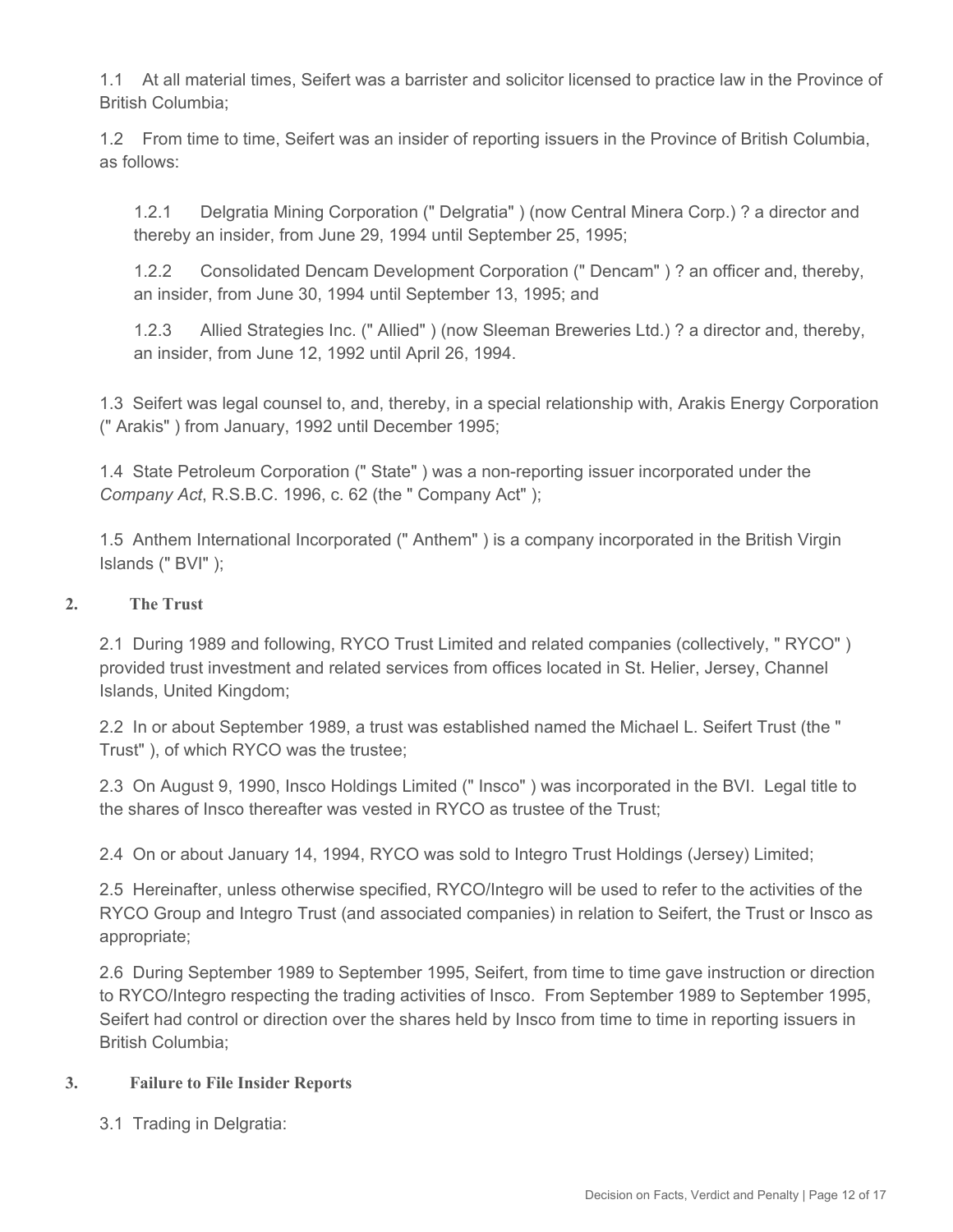3.1.1 Prior to June 29, 1994, Seifert had taken steps to relinquish legal control or direction over all shares of Delgratia held by Insco. Those steps were insufficient to effect a change in control or direction for the purposes of the Act;

3.1.2 Between June 29, 1994 and September 25, 1995, while under Seifert's control or direction, Insco, through an account maintained at Pacific International Securities Inc. (" Pacific" ):

3.1.2.1 purchased, in two trades, 2,000 shares of Delgratia, at a total cost of \$4,300;

3.1.2.2 sold, in 26 trades, 83,000 shares of Delgratia for proceeds, net of commission, of \$385,555; and

3.1.2.3 Insco, in addition, received into the account 2,000 shares of Delgratia;

3.1.3 Between June 29, 1994 and September 25, 1995, while under Seifert's control or direction, Insco, through another account maintained at Pacific, sold, in five trades, 44,000 shares of Delgratia for proceeds, net of commission, of \$182,428.50;

3.1.4 Seifert failed to file insider reports disclosing his control or direction over the aforesaid shares in Delgratia, contrary to section 87 of the Act;

3.2 Trading in Dencam:

3.2.1 Between June 30, 1994 and September 13, 1995, while under Seifert's control or direction, Insco, through an account maintained at Pacific:

3.2.1.1 purchased, in three trades, 30,666 shares of Dencam, for a total cost of \$24,599.44;

3.2.1.2 sold, in 15 trades, 412,858 shares of Dencam for proceeds, net of commission, of \$312,866.46; and

3.2.1.3 Insco, in addition, received into the account 342,033 shares of Dencam;

3.2.2 Between June 30, 1994 and September 13, 1995, while under Seifert's control or direction, Insco, through an account maintained at Marleau Lemire Securities Inc.(" Marleau Lemire" ) delivered or otherwise transferred out 6,267 shares of Dencam;

3.2.3 From his appointment as an officer and, thereby an insider of Dencam on June 30, 1994 to his formal resignation on September 13, 1995, Seifert played no active role in the management or direction of Dencam;

3.2.4 Seifert failed to file insider reports disclosing his control or direction over the aforesaid shares in Dencam contrary to section 87 of the Act;

3.3 Trading in Allied By Seifert Through Insco:

3.3.1 Between November 1, 1993 and April 26, 1994, while under Seifert's control or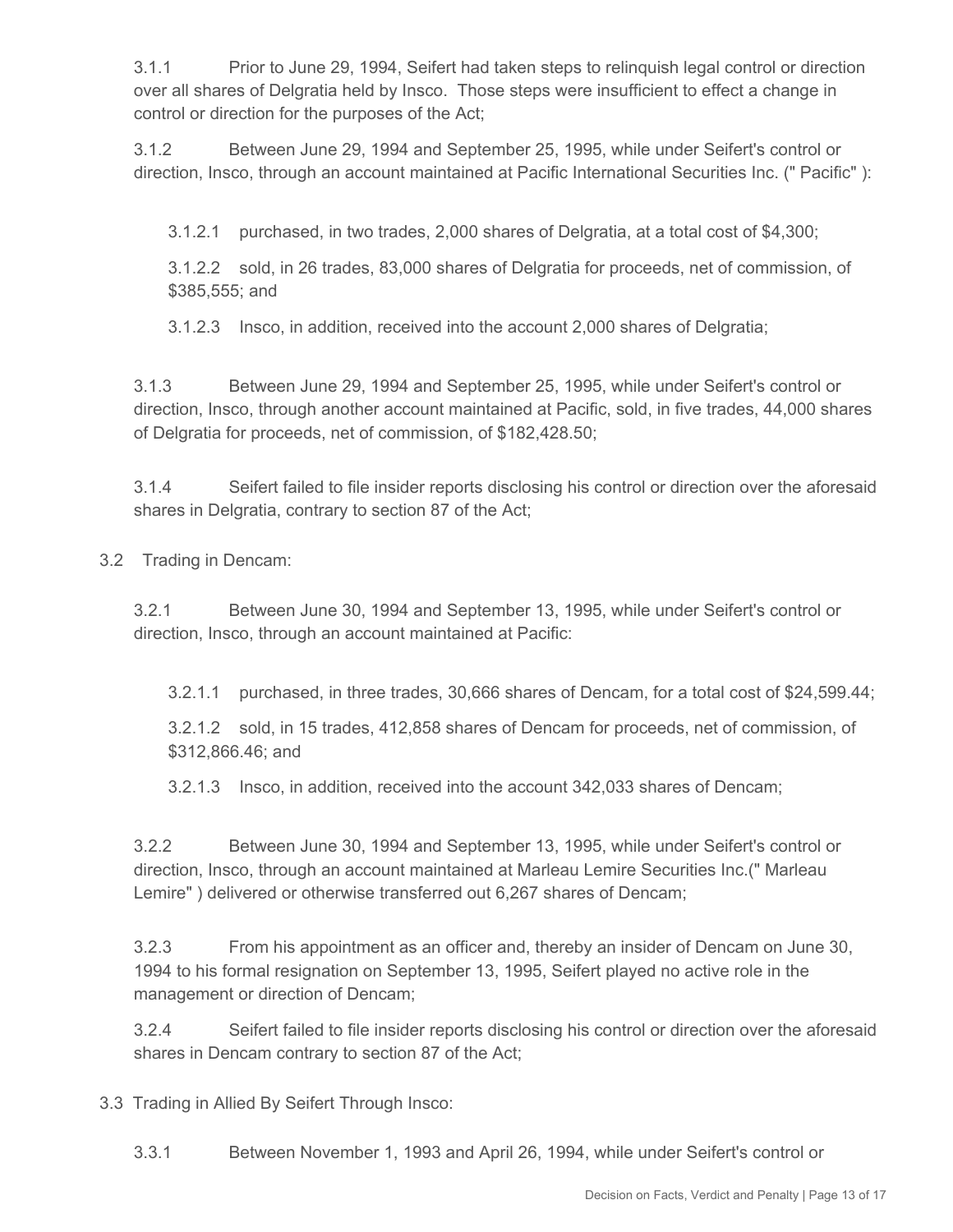direction, Insco, through an account maintained at Marleau Lemire:

3.3.1.1 purchased, in two trades, 5,000 shares of Allied, for a total cost of \$4,000;

3.3.1.2 sold, in one trade, 376,000 shares of Allied for proceeds, net of commission of \$451,200; and

3.3.1.3 Insco, in addition, received into the account 400,000 shares of Allied;

3.3.2 Between November 1, 1993 and April 26, 1994, while under Seifert's control or direction, Insco, through an account maintained at Marleau Lemire:

3.3.2.1 purchased, in two trades, 31,500 shares of Allied, for a total cost of \$39,050; and

3.3.2.2 sold, in six trades, 34,500 shares of Allied for proceeds, net of commission, of \$50,550;

3.3.3 Between November 1, 1993 and April 26, 1994, while under Seifert's control or direction, Insco, through an account maintained at Yorkton Securities Inc.:

3.3.3.1 sold, in one trade, 150,000 shares of Allied for proceeds, net of commission, of \$178,200;

3.3.3.2 received into the account 200,000 shares of Allied; and

3.3.3.3 delivered, or otherwise transferred out, 50,000 shares of Allied;

3.3.4 Seifert failed to file insider reports disclosing his control or direction over the aforesaid shares in Allied held by Insco, contrary to section 87 of the Act;

3.4 Trading in Allied By Seifert Through Other Entities:

3.4.1 Trading in Allied by Anthem:

3.4.1.1 Between November 1, 1993 and April 26, 1994, Seifert had control or direction over 10,000 shares of Allied held in the name of Anthem;

3.4.2 Seifert failed to file insider reports disclosing his control or direction over the aforesaid shares of Allied held by Anthem contrary to section 87 of the Act;

#### **4. Allied Filing Violations**

4.1 On or about December 31, 1993, Allied made a total distribution of 11,201,015 special warrants at \$1.20 per warrant. Insco purchased 372,866 special warrants;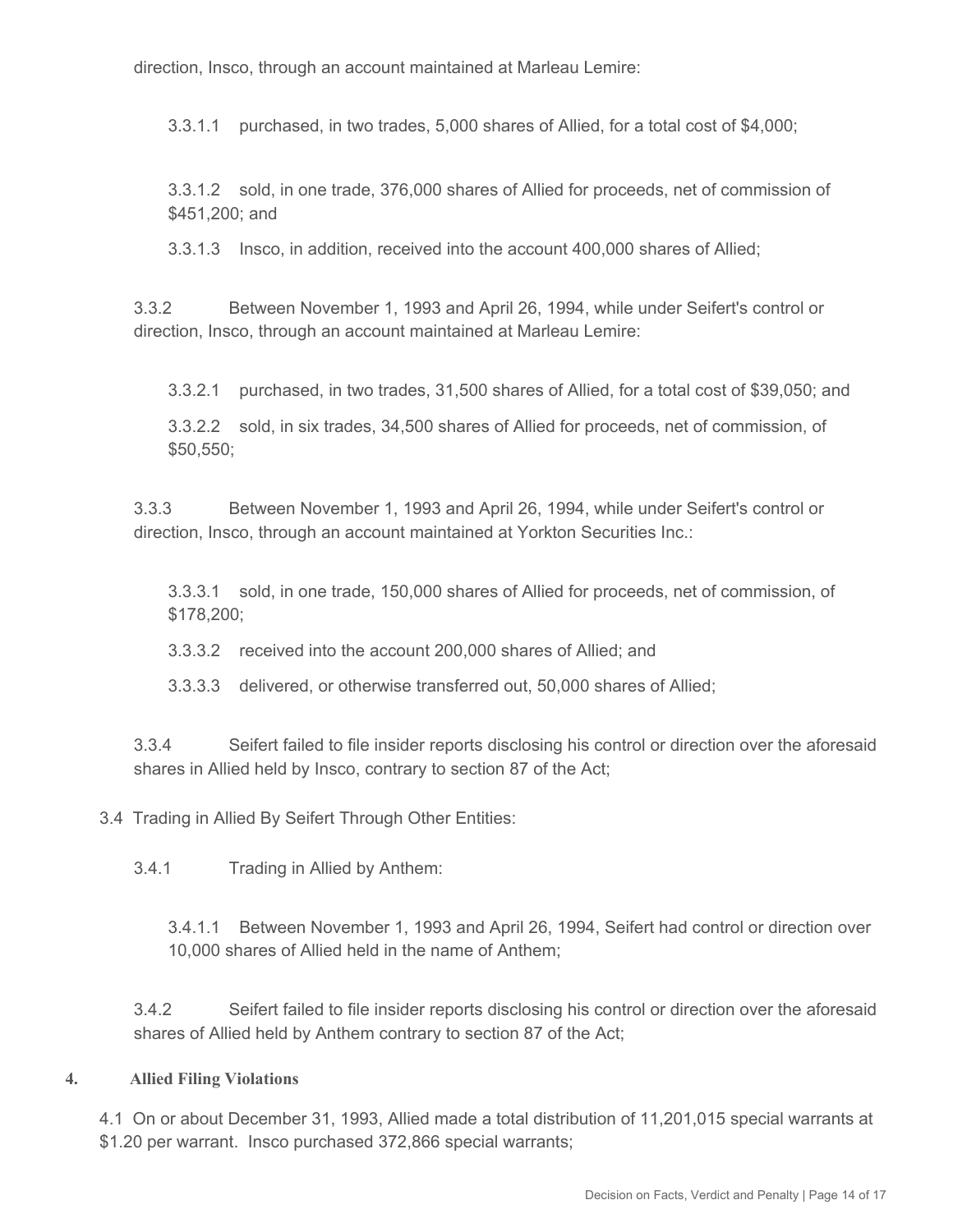4.2 In respect of the aforesaid purchase of special warrants by Insco, Seifert caused to be filed with the Vancouver Stock Exchange (" VSE" ) a private placement questionnaire and undertaking (Form VSE 11-1 A). This document contained the following statement: " The purchaser has only bearer shares outstanding and is controlled by the Ryco Trust Executor & Trustee Company, a Jersey corporation controlled by its' [sic] directors namely Michael Sampson, Kerry Carter, Michael Fielding, John Gamlin and Rodger Young" ;

4.3 Seifert ought to have known that the said statement failed to accurately and fully state the beneficial ownership of Insco and the control and direction exercised by Seifert over Insco, and that the statement was thereby, made contrary to the public interest;

## **5. Distribution of One Million Shares in Arakis Energy Corporation to Anthem**

5.1 On or about June 26, 1992, Arakis entered into an agreement with State, whereby, upon State acquiring certain oil and gas concessions located in the Republic of the Sudan, Arakis would acquire all of the issued and outstanding shares of State in exchange for five million common shares of Arakis (the " Purchase Agreement" );

5.2 At the time of the Purchase Agreement, the shareholders of State were Lutfur Khan, Dr. Asif Ali Syed, Nadeem Khan, Waseem Rahman (Pvt.) Ltd. And Westrim Enterprises Ltd. (collectively, the " Original State Shareholders" );

5.3 Prior to the acquisition of State by Arakis, the Purchase Agreement was revised such that Arakis would acquire State in consideration of the issuance of six million common shares of Arakis (the " Revised Purchase Agreement" ). The additional one million shares were issued in favour of Anthem (the " Anthem Issuance" ), which became a State shareholder shortly prior to the closing of the Revised Purchase Agreement and solely for the purpose of receiving such shares;

5.4 On or about February 11, 1994, in order to facilitate approval of the Revised Purchase Agreement, and on instructions from Terry Alexander, the then president of Arakis, Seifert represented to the VSE that the additional one million shares issued by Arakis under the Revised Purchase Agreement were being issued to the State shareholders, due to the value of State's interest in the concessions exceeding both the company's and State's expectations;

5.5 The representations above (at paragraph 5.4) were incomplete and, therefore, inaccurate in that said representations failed to disclose Seifert's understanding that the Anthem Issuance was made to accommodate a group of European financiers. This was a material fact with respect to Arakis, which material fact had not been generally disclosed;

5.6 Further, in order to facilitate the Anthem Issuance, Seifert:

5.6.1 made arrangements with RYCO/Integro and prepared necessary documentation on behalf of Arakis to enable one million shares to be issued to Anthem, along with the remaining five million shares to be issued to other State shareholders;

5.6.2 acted, on occasion, as the spokesman and instructing party for Anthem, in respect of its affairs in British Columbia; and

5.6.3 gave, on occasion, instructions to RYCO/Integro on behalf of Anthem;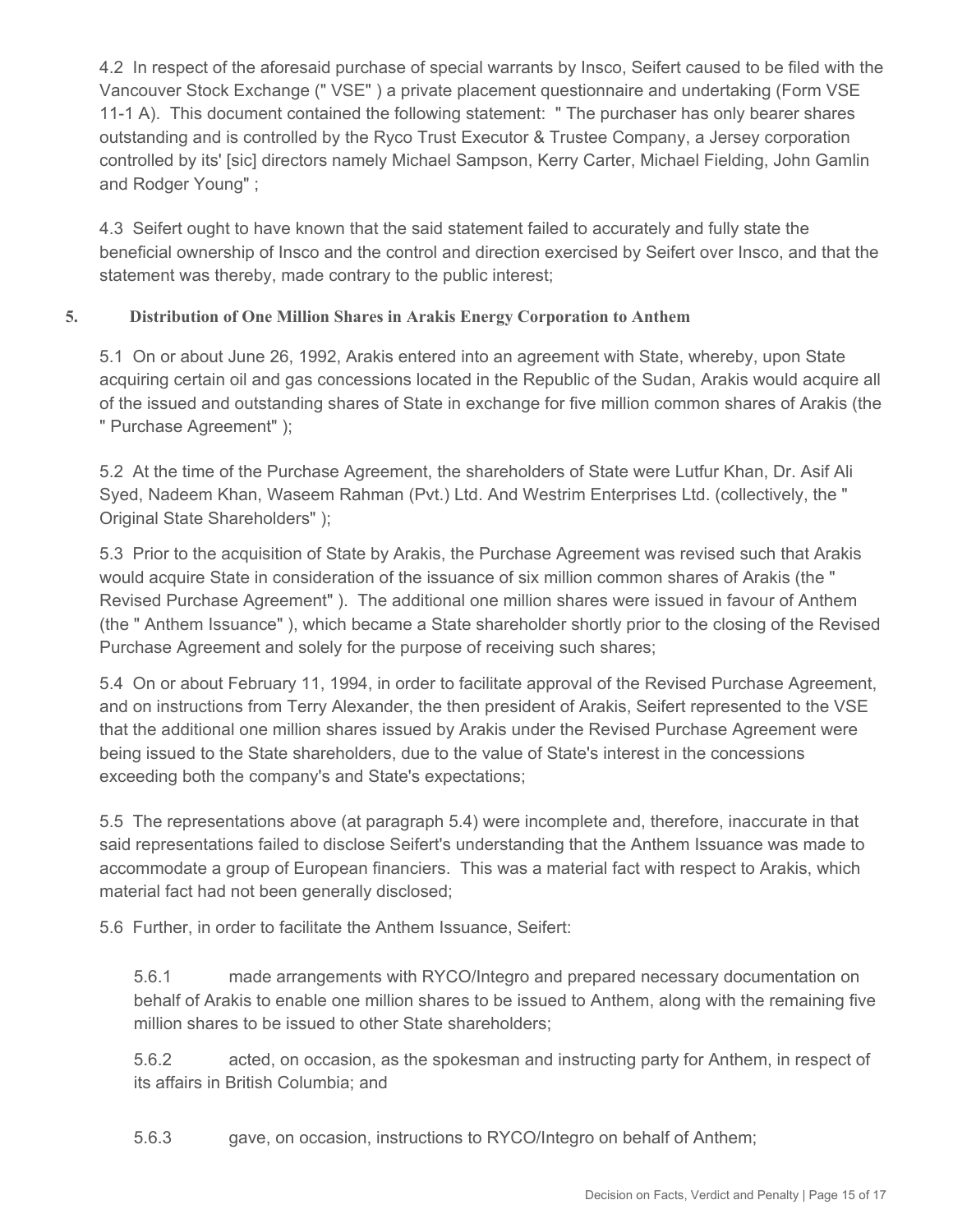5.7 By virtue of the facts set out in paragraphs 5.1 to 5.6, Seifert ought to have known that the Anthem Issuance was a transaction or series of transactions contrary to the public interest and that, with respect to Arakis, material facts had not been properly disclosed;

#### **6. Trading in Arakis with Knowledge of Undisclosed Material Facts**

6.1 Between January, 1994, and July 26, 1995, under Seifert's control or direction, Insco, through accounts maintained at Pacific:

6.1.1 purchased, in two trades, on August 25 and 29, 1994, 26,500 Arakis shares, at a total cost of \$163,000;

6.1.2 sold out of one account, in 15 trades,

6.1.2.1 on January 25, 1994, 3,000 Arakis shares,

6.1.2.2 on July 27 and 28, 1994, 10,000 Arakis shares, and

6.1.2.3 between February 10 and 24, 1995, 26,500 Arakis shares,

for proceeds, net of commission, of \$295,066.43; and

6.1.3 in addition, Insco received into the accounts 10,000 Arakis shares;

6.2 Between April 18, 1995 and July 25, 1995, Seifert, through two personal accounts maintained at Pacific:

6.2.1 sold, in 12 trades, 34,979 shares of Arakis for proceeds, net of commission, of \$331,259.60 and US\$366,319.63;

6.2.2 delivered out of the accounts 2,000 shares of Arakis; and

6.2.3 received into the accounts 36,979 shares of Arakis; and

6.3 The said trading activity was carried out while Seifert had knowledge of material facts or material changes in the affairs of Arakis which had not been generally disclosed, contrary to section 86 of the Act, and, in particular, that the nature or purpose of the Anthem Issuance was not fully disclosed.

#### **7. Seifert consents to an order by the Executive Director (the " Order" ) that:**

7.1 under section 161(1)(c) of the Act, the exemptions described in sections 44 to 47, 74, 75, 98 and 99 of the Act do not apply to Seifert in respect of the trading of securities of any reporting issuer or any issuer that provides management, administrative, promotional or consulting services to a reporting issuer for a period of 12 years from the date of the Order;

7.2 notwithstanding paragraph 7.1, Seifert may trade securities of any reporting issuer or any issuer that provides management, administrative, promotional or consulting services to a reporting issuer